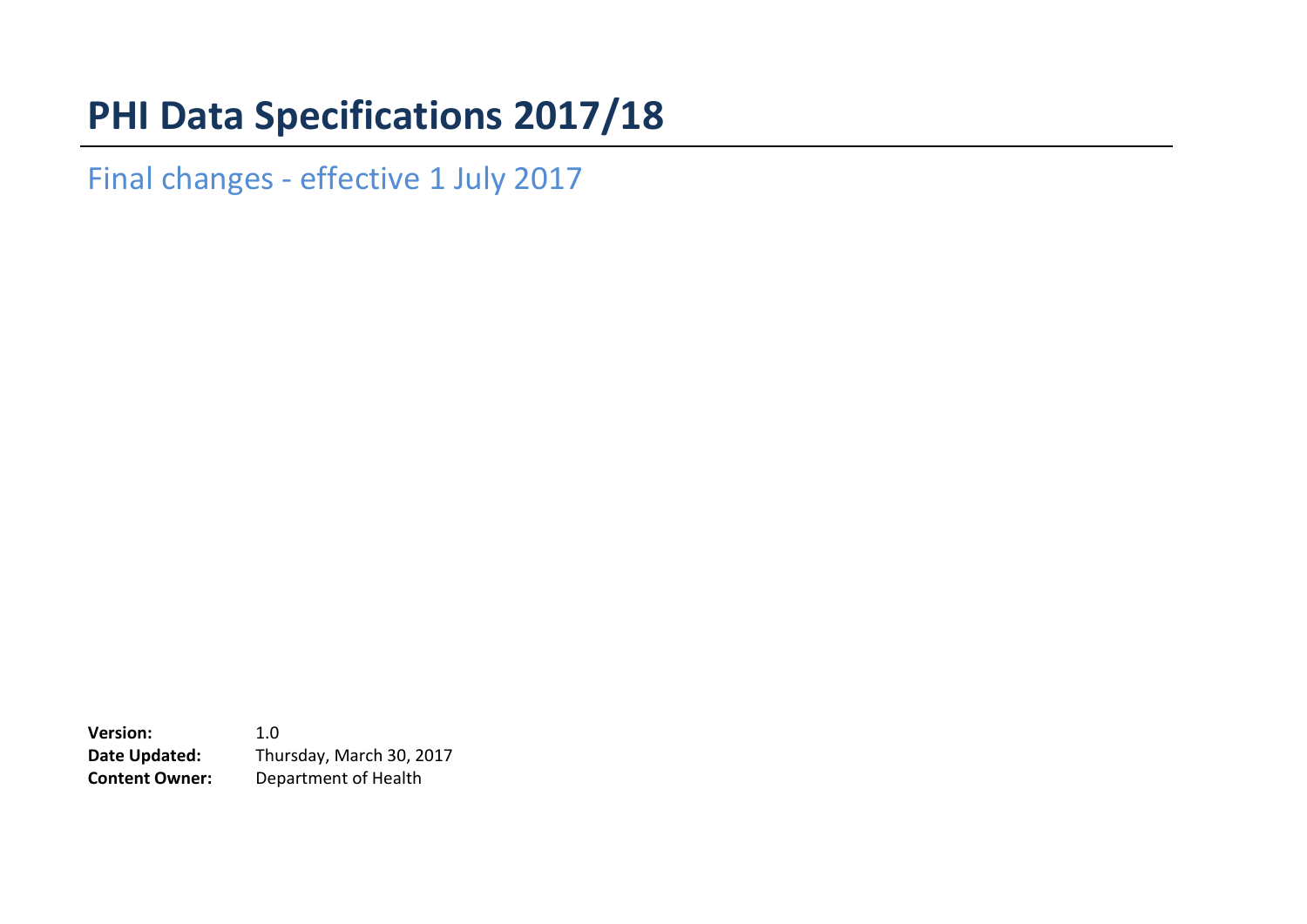### **Contents**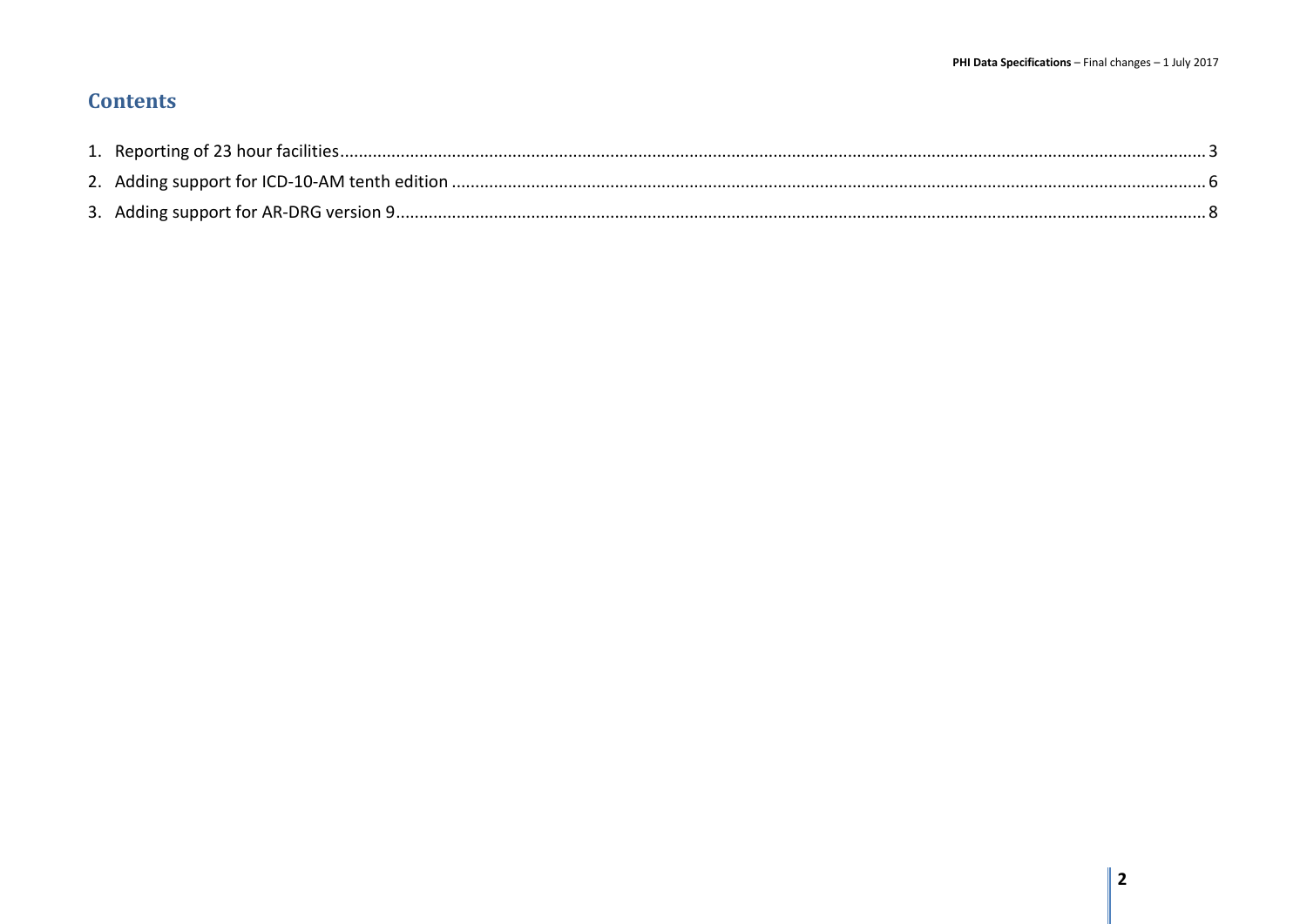### <span id="page-2-0"></span>**1. Reporting of 23 hour facilities**

**Data Sets:** Hospital Casemix Protocol (HCP) Hospital Casemix Protocol 1 (HCP1) Private Hospital Data Bureau (PHDB)

**Data Items:** This change affects the following data items:

| <b>Data Collection</b>             | No. | Data Item              |
|------------------------------------|-----|------------------------|
| <b>Hospital Casemix Protocol 1</b> | 42  | <b>Separation Time</b> |
| <b>Hospital Casemix Protocol</b>   | 31  | Separation Time        |
| Private Hospital Data Bureau       | 31  | <b>Separation Time</b> |

**Change:** Introduction of a new edit rule that will check whether a patient has exceeded the 23 hour threshold within a 23 hour facility.

**Assumptions:** it is possible to identify the "23 hour" patients by finding those separations which meet the following criteria:

- Hospital Type = "Private Day Facility"
- Same-day status = "Overnight patient"

**Revised:** See pages 8-9

**Reason:** The 23 hour service model continues to become more widely implemented and there are currently no edit rules that check whether a patient's stay in a qualifying facility is exceeding this 23 hour period.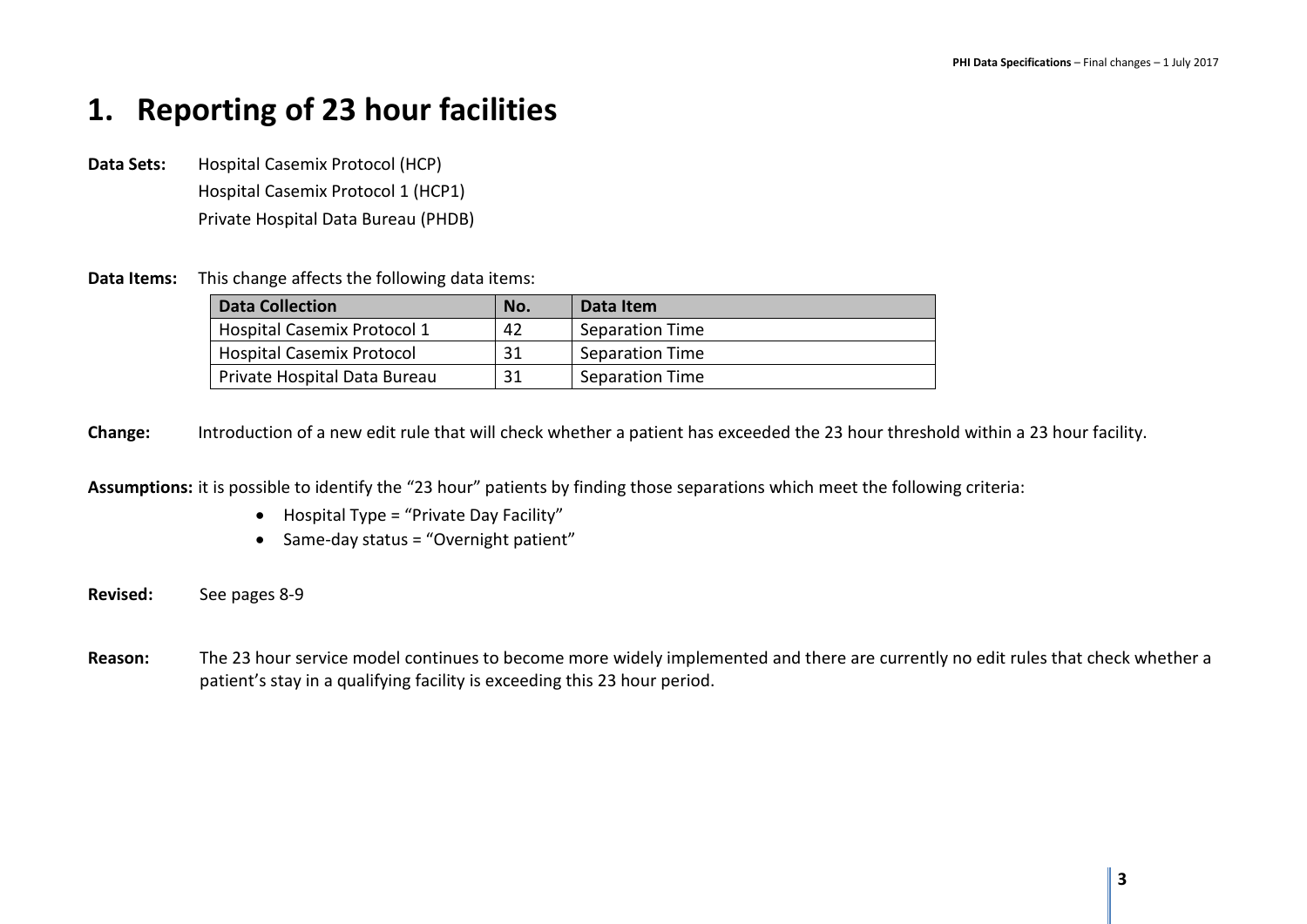#### **Revised:**

#### **HCP1 – Episode Record**

| <b>No</b> | Data Item       | Obligation | <b>Position</b><br><b>Start</b> | <b>Position</b><br><b>End</b> | Type & size | Format                  | Repetition | <b>Coding description</b>                                                                                                                                       | <b>Edit Rules</b>                                                                                                                                                                              | Error<br>code/s  |
|-----------|-----------------|------------|---------------------------------|-------------------------------|-------------|-------------------------|------------|-----------------------------------------------------------------------------------------------------------------------------------------------------------------|------------------------------------------------------------------------------------------------------------------------------------------------------------------------------------------------|------------------|
| 42        | Separation time | <b>MAS</b> | 292                             | 295                           | N(4)        | hhmm (24<br>hour clock) | 1          | Time at which an admitted<br>patient completes an episode of<br>care.<br>Blank fill if not applicable.<br>Conditional item - mandatory for<br>same-day patients | <b>Reject</b> record if blank<br>and same-day status<br>(item 50) is 1.<br>If present, <b>Reject</b> record<br>if not a valid time value in<br>format HHMM (HH is in<br>the range 00-23 and MM | EE042<br>EE042.1 |
|           |                 |            |                                 |                               |             |                         |            |                                                                                                                                                                 | is in the range 00-59)<br><b>Identify</b> record if hospital<br>type (item 34) is 3<br>(Private Day Facility) and<br>patient stay exceeds 23<br>hours                                          | <b>EW042</b>     |

#### **HCP – Episode Record**

| <b>No</b> | Data Item       | <b>Obligation</b> | <b>Position</b><br><b>Start</b> | <b>Position</b><br><b>End</b> | Type & size | Format                  | Repetition | <b>Coding description</b>                                                 | <b>Edit Rules</b>                                                                                                                 | Error<br>code/s |
|-----------|-----------------|-------------------|---------------------------------|-------------------------------|-------------|-------------------------|------------|---------------------------------------------------------------------------|-----------------------------------------------------------------------------------------------------------------------------------|-----------------|
| 31        | Separation time | M                 | 163                             | 166                           | N(4)        | hhmm (24<br>hour clock) |            | Time at which an admitted<br>patient completes an episode of<br>care.     | <b>Reject</b> record if blank and<br>same-day status is 1.                                                                        | EE031           |
|           |                 |                   |                                 |                               |             |                         |            | Blank fill if not applicable.<br>Mandatory for same-day patients<br>only. | <b>Reject</b> record if not a<br>valid time value in format<br>HHMM (HH is in the<br>range 00-23 and MM is in<br>the range 00-59) | EE031.1         |
|           |                 |                   |                                 |                               |             |                         |            |                                                                           | <b>Identify</b> record if hospital<br>type (item $11$ ) is 3<br>(Private Day Facility) and<br>patient stay exceeds 23<br>hours    | <b>EW031</b>    |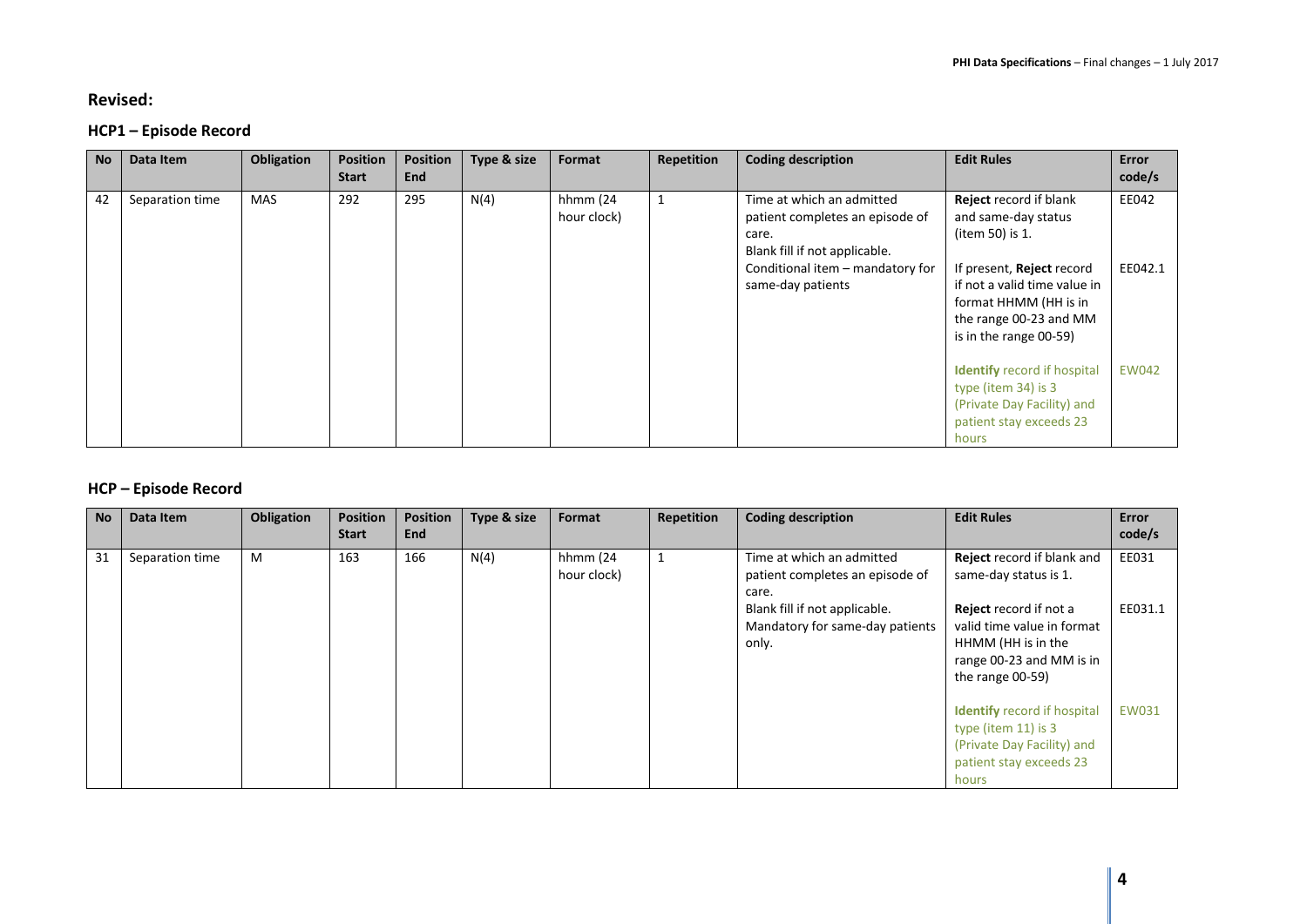#### **PHDB**

| <b>No</b> | Data Item       | Obligation | <b>Position</b><br><b>Start</b> | Position<br>End | Type & size | Format                  | Repetition | <b>Coding description</b>                                               | <b>Edit Rules</b>                                                                                                              | Error<br>code/s |
|-----------|-----------------|------------|---------------------------------|-----------------|-------------|-------------------------|------------|-------------------------------------------------------------------------|--------------------------------------------------------------------------------------------------------------------------------|-----------------|
| 31        | Separation time | M          | 163                             | 166             | N(4)        | hhmm (24<br>hour clock) |            | Time at which an admitted<br>patient completes an episode of<br>care.   | Reject record if blank and<br>same-day status is 1.                                                                            | E031            |
|           |                 |            |                                 |                 |             |                         |            | Blank fill if not applicable.<br>Mandatory - Same-day patients<br>only. | Reject record if not a<br>valid time value in format<br>HHMM (HH is in the<br>range 00-23 and MM is in<br>the range 00-59)     | E031.2          |
|           |                 |            |                                 |                 |             |                         |            |                                                                         | <b>Identify</b> record if hospital<br>type (item $11$ ) is 3<br>(Private Day Facility) and<br>patient stay exceeds 23<br>hours | W031            |

\*Note: The word 'blank' was missing from edit rule E031 in previous editions of the PDHB data specifications. This error is being corrected with no changes to how this edit rule is calculated or processed.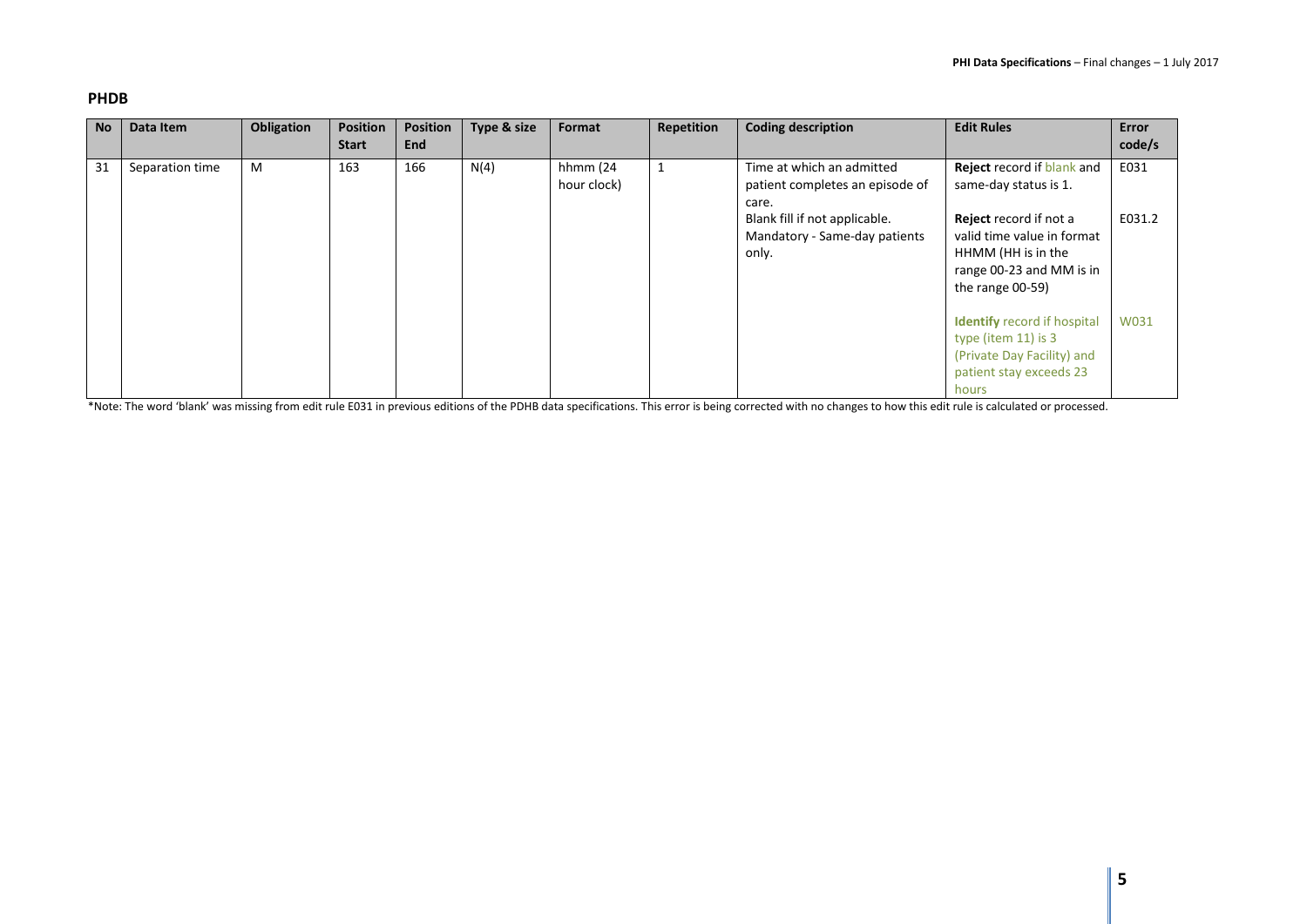### <span id="page-5-0"></span>**2. Adding support for ICD-10-AM tenth edition**

- **Data Sets:** Hospital Casemix Protocol (HCP) Hospital Casemix Protocol 1 (HCP1) Private Hospital Data Bureau (PHDB)
- **Data Items:** This change affects the following data items:

| <b>Data Collection</b>           | No.                            | Data Item          |
|----------------------------------|--------------------------------|--------------------|
| <b>Hospital Casemix Protocol</b> | Header Record - Item number 11 | <b>ICD Version</b> |
| Private Hospital Data Bureau     | Header Record - Item number 11 | <b>ICD Version</b> |

**Lookups:** This change affects the following lookup tables:

| <b>Data Collection</b>             | <b>Lookup Tables</b>   | <b>Updated to</b>    |
|------------------------------------|------------------------|----------------------|
| <b>Hospital Casemix Protocol 1</b> | Diagnosis Codes        | <b>Tenth Edition</b> |
|                                    | <b>Procedure Codes</b> |                      |
| <b>Hospital Casemix Protocol</b>   | Diagnosis Codes        | <b>Tenth Edition</b> |
|                                    | <b>Procedure Codes</b> |                      |
| Private Hospital Data Bureau       | Diagnosis Codes        | <b>Tenth Edition</b> |
|                                    | <b>Procedure Codes</b> |                      |

- **Change:** Adding the new ICD version to the comments section of relevant data items. Updating the diagnosis code and procedure code lookups to support the tenth edition of the ICD-10-AM.
- **Revised:** See page 11
- **Reason:** The tenth edition of the ICD-10-AM is being implemented on 1 July 2017, this change is adding suppport for this newly released edition.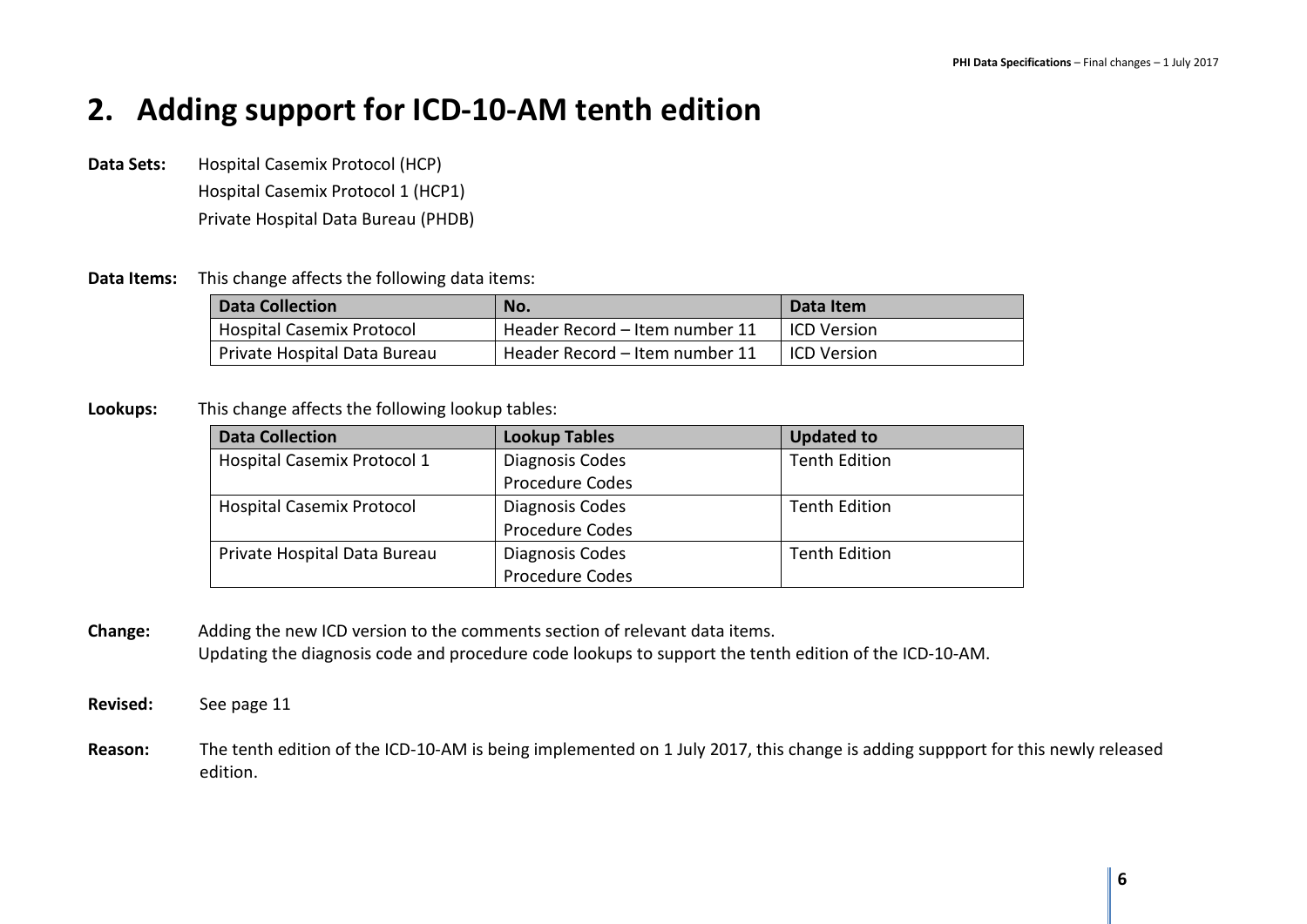**Revised:**

#### **HCP – Header Record**

| <b>Item</b><br><b>No</b> | Data Item          | Obligation | <b>Position</b> | Type &<br><b>Size</b> | Format | <b>Comments</b>                                        | <b>Edit Rules</b>                        | Error<br>Code/s |
|--------------------------|--------------------|------------|-----------------|-----------------------|--------|--------------------------------------------------------|------------------------------------------|-----------------|
|                          | <b>ICD Version</b> | <b>IVI</b> | 54-57           | N(4)                  |        | ICD Version - <del>10.9 = 1009</del><br>$10.10 = 1010$ | <b>Reject</b> if not a valid ICD version | <b>HE11</b>     |

#### **PHDB – Header Record**

| Item      | Data Item          | <b>Obligation</b> | <b>Position</b> Type & |             | Format | <b>Comments</b>                                        | <b>Edit Rules</b>                        | Error       |
|-----------|--------------------|-------------------|------------------------|-------------|--------|--------------------------------------------------------|------------------------------------------|-------------|
| <b>No</b> |                    |                   |                        | <b>Size</b> |        |                                                        |                                          | Code/s      |
|           | <b>ICD Version</b> |                   | 54-57                  | N(4)        |        | ICD Version - <del>10.9 = 1009</del><br>$10.10 = 1010$ | <b>Reject</b> if not a valid ICD version | <b>HE11</b> |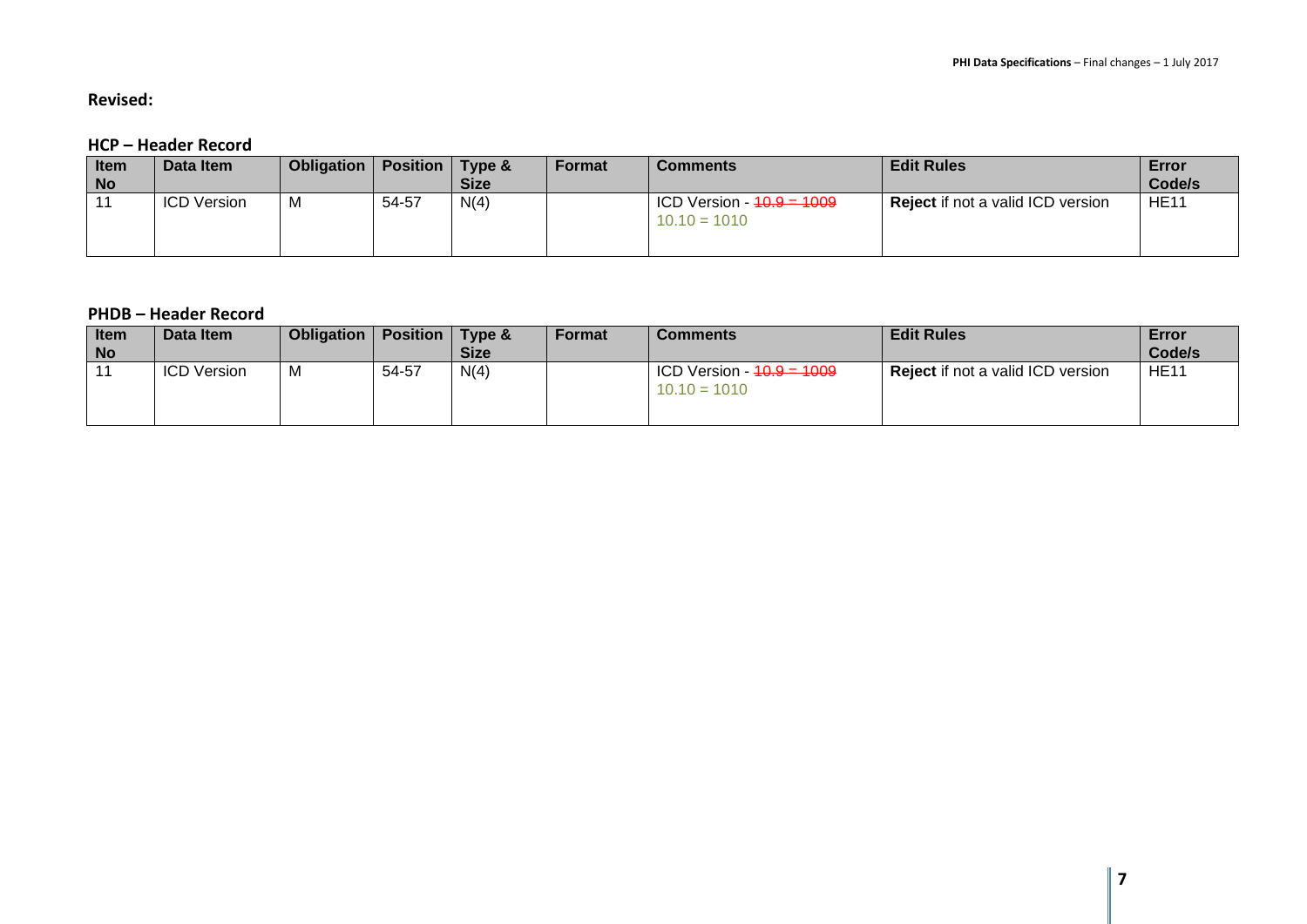## <span id="page-7-0"></span>**3. Adding support for AR-DRG version 9**

**Data Sets:** Hospital Casemix Protocol (HCP) Hospital Casemix Protocol 1 (HCP1) Private Hospital Data Bureau (PHDB)

#### **Data Items:** This change affects the following data items:

| <b>Data Collection</b>             | No. | Data Item   |
|------------------------------------|-----|-------------|
| <b>Hospital Casemix Protocol 1</b> | 37  | DRG Version |
| <b>Hospital Casemix Protocol</b>   | 16  | DRG Version |
| Private Hospital Data Bureau       | 16  | DRG Version |

#### **Lookups:** This change affects the following lookup tables:

| <b>Data Collection</b>             | <b>Lookup Tables</b> | <b>Updated to</b> |  |
|------------------------------------|----------------------|-------------------|--|
| <b>Hospital Casemix Protocol 1</b> | AR-DRG codes         | Version 9.0       |  |
| <b>Hospital Casemix Protocol</b>   | AR-DRG codes         | Version 9.0       |  |
| Private Hospital Data Bureau       | AR-DRG codes         | Version 9.0       |  |

**Change:** Adding the new AR-DRG version to the comments section of relevant data items. Updating lookups to include the AR-DRG codes for version 9.0

#### **Revised:** See page 13

**Reason:** Development of Version 9.0 of the AR-DRG codes is currently underway. This change is to support the new version once it is officially released.